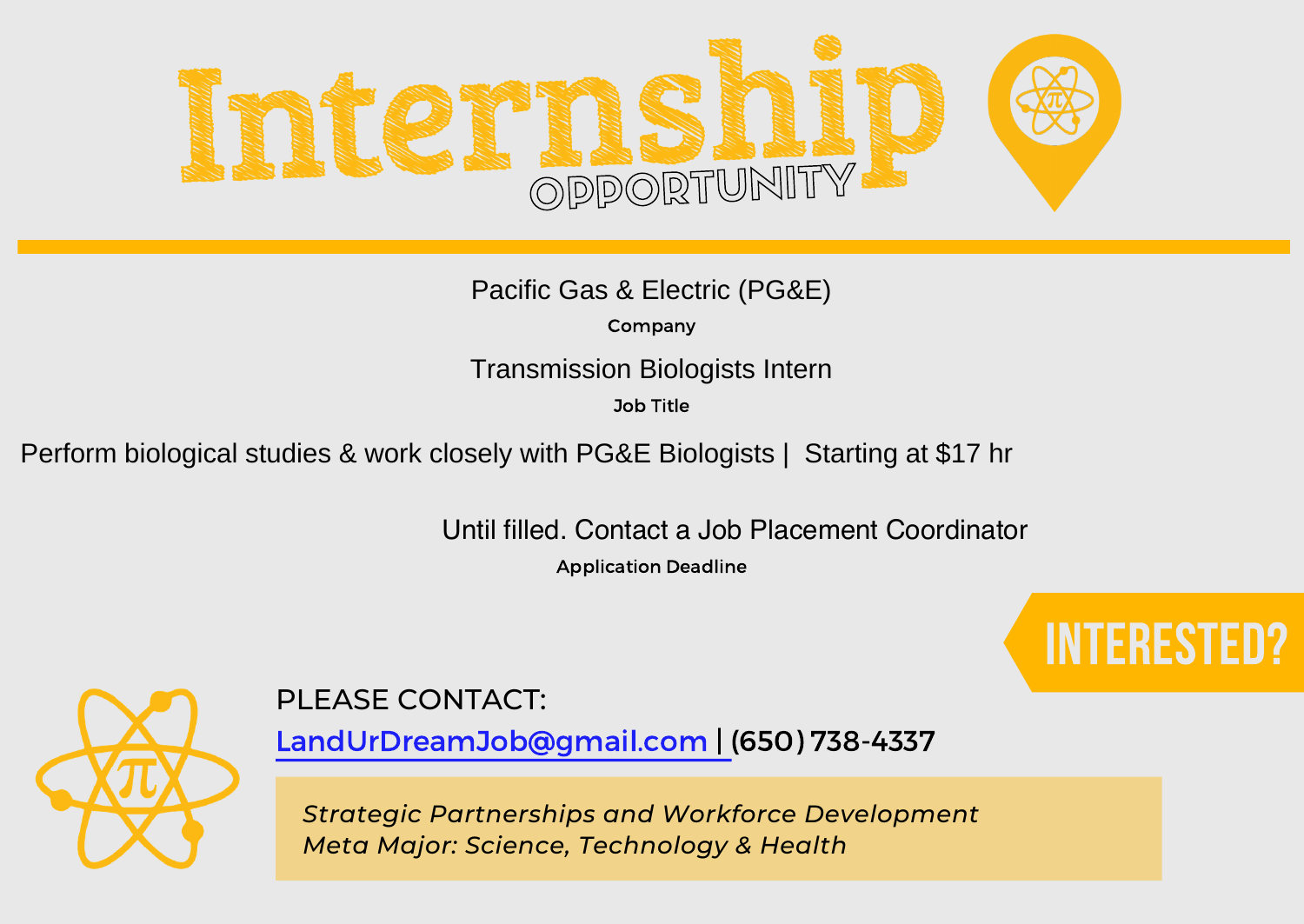

Company

Restoration & Scheduling Dispatch Engineer

Job Title

Support and lead activities within the Gas Operations Team | Starting at \$17 hr

Until filled. Contact a Job Placement Coordinator

Application Deadline





PLEASE CONTACT:

LandUrDreamJob@gmail.com | (650) 738-4337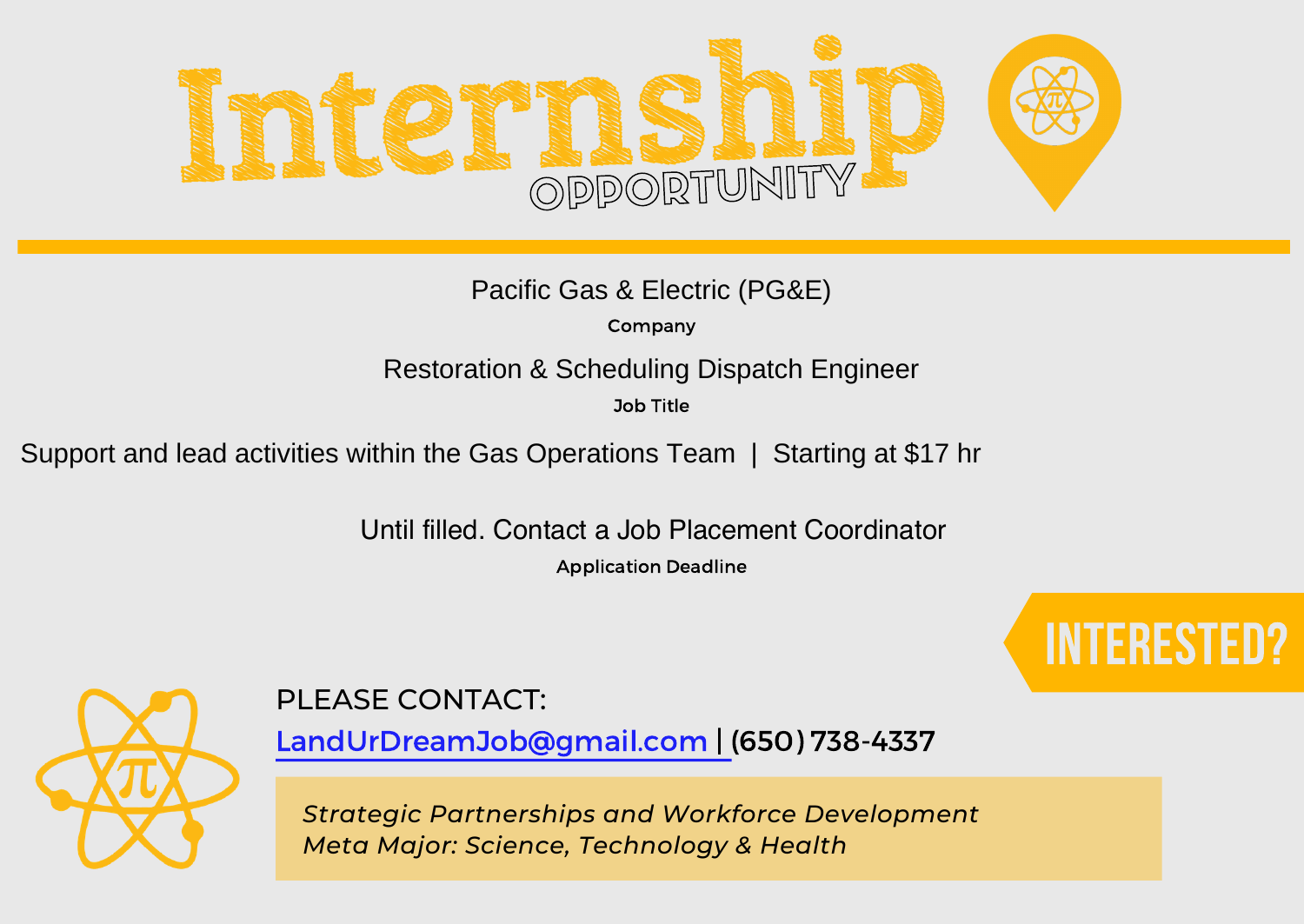

Company

#### Digital Accessibility & Usability Intern

Job Title

Design, develop, operate & maintain technology part of the IT team | Starting at \$17 hr

Application Deadline





### PLEASE CONTACT:

LandUrDreamJob@gmail.com | (650) 738-4337